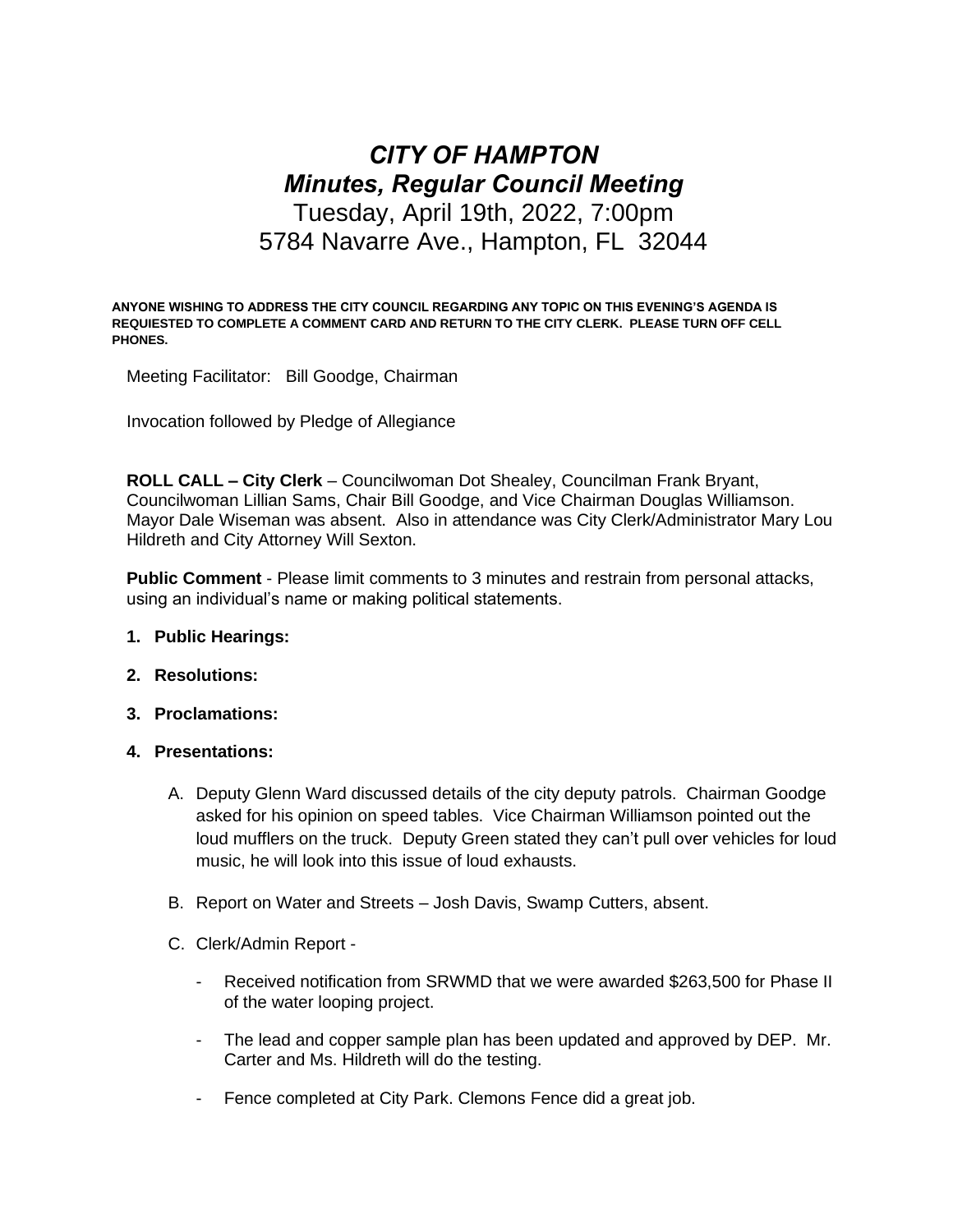- The County has agreed to install the speed limit signs. I advised we would pay for any additional materials needed (i.e. concrete).
- Next is to obtain estimates for HVAC replacement.
- We've been having some technical copier problems. We will be getting a new copier lease under state contract that will reduce our lease and service and should be an average savings of \$30.00 per month
- Continued work on the audit. We hoped to present tonight, but were unable to get all the documents together in time. Will be on May agenda for presentation.
- Still working on funding for the well and funding for flood/drainage project.
- Submitted third request for funding for Community Planning Technical Assistance Grant Program for update to the LDRs.
- Safety Grant, Ms. Hildreth will submit \$500.00 to offset fence.
- Elections are coming up; Mayor Wiseman, Chairman Goodge, Councilwoman Shealey and Councilwoman Sam's seats are all up. Qualifying week is Noon June 13<sup>th</sup> through Noon June 17<sup>th</sup>.

#### **5. CONSENT AGENDA**

**ALL MATTERS UNDER THE CONSENT AGENDA AER CONSIDERED TO BE ROUTINE BY THE CITY COUNCIL AND WILL BE ENACTED BY ONE MOTION IN THE FORM LISTED BELOW. THERE WILL BE NO SEPARATE DISCUSSION ON THESE ITEMS. IF DISCUSSION IS DESIRED, THAT ITEM WILL BE REMOVED FROM THE CONSENT AGENDA AND WILL BE CONSIDERED SEPARATELY. BACKUPDOCUMENTAION AND STAFF RECOMMENDATIONS HAVE BEEN PREVIOUSLY SUBMITTED TO THE CITY COUNCIL ON THESE ITEMS.**

- A. Approval of City Council Meeting Minutes from 03/15//22
- B. Financials/Account Payables for March, 2022.

## *Motion to approve Consent Agenda made by Councilman Bryant, seconded by Councilwoman Shealey. Passed 5 -0.*

### **6. OLD BUSINESS:**

A. Public Works Contract Bid Bill Goodge Bill Goodge

Ms. Hildreth requested we schedule a workshop to get better direction from council on bid documents. Consensus to meet prior to the May Council meeting from 5:00 p.m. – 7:00 p.m.

B. Draft Charter/Article Will Sexton

Tabled.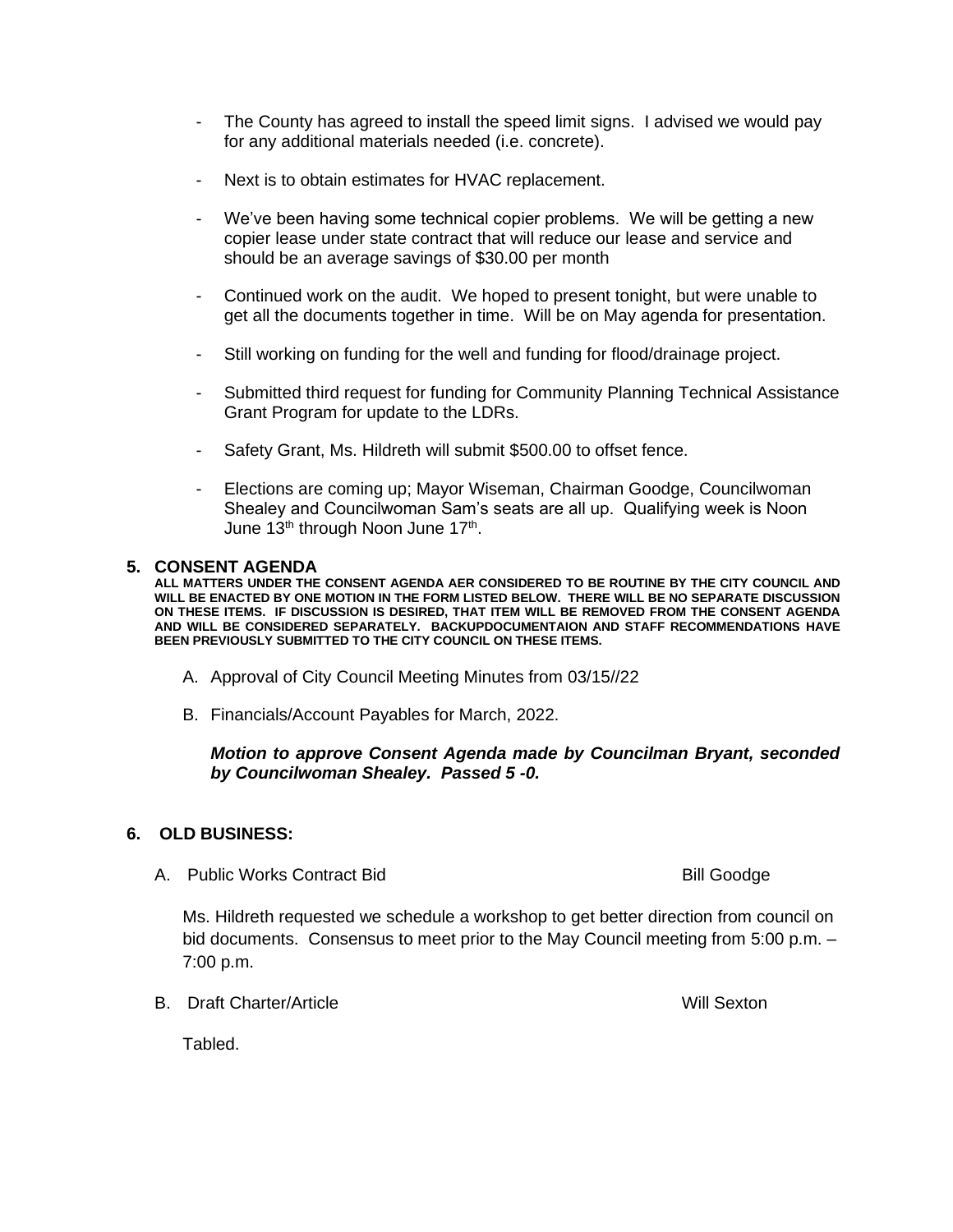# **7. NEW BUSINESS:**

A. Hampton Villas Drainage City Engineer

Jerry Dabkowski, engineer with ICE, presented a drainage/flooding issues power point on Hampton Villas. He stated that the water on 325 does not drain properly north under the road. There needs to be cleaning out of culverts and dig out ditches, plus perhaps a French drain. We will need survey data. Audience member Mr. Halsey said the culverts that run under CSX are the problem. Chair Goodge will follow up with the county about the drainage along 325.

B. Water Yard Operator Contract City Clerk/Admin

Ms. Hildreth advised Mr. Carter' s contract is expiring at the end of this month and presented a two year extension contract, with \$150 additional cost per month for a total of \$1,055.00.

# *Motion to approve contract as presented made by Councilman Bryant, seconded by Councilwoman Shealey. Passed 5 – 0.*

C. Florida League of Mayors Catalyst Grant City Clerk/Admin

Ms. Hildreth requested we apply for this grant for improvements at the parks.

# *Motion made to apply for the grant by Vice Chairman Williamson, seconded by Councilwoman Sams. Passed 5 – 0.*

# **8. City Attorney Report**

# **9. Council general announcements/discussions**

Chair Goodge requested, in appreciation for the corrections officers, the city to donate \$100 to the Bradford County Sheriff. Consensus was to approve.

Vice Chairman Williamson concerned about bandit signs being removed, Swamp Cutters took two of his. Ms. Hildreth advised the new employee was not clear on direction and the signs have been returned. Mr. Sexton stated private property owners do not have the capability to put signs in right of ways.

# **10. Adjourn**

IF A PERSON DECIDES TO APPEAL NAY DECISION MADE BY THE CITY COUNCIL WITH RESPECT TO ANY MATTER CONSIDERED AT THIS SCHEDULED PUBLIC MEETING, THEY WILL NEED TO ENSURE THAT A VERBATIM TRANSCRIPT OF THE PROCEEDINS IS MADE, WHICH RECORD INCLUDES TESTIMONY AND EVIDENCE UPON WHICH THE APPEAL IS BASED. OTHER MATTERS OF CONCERN NOT LISTED ON THE AGENDA MAY BE DISCUSSED AS DETERMINED BY CITY COUNCIL. EXPARTE COMMUNICATIONS (SOMETIMES REFERED TO AS